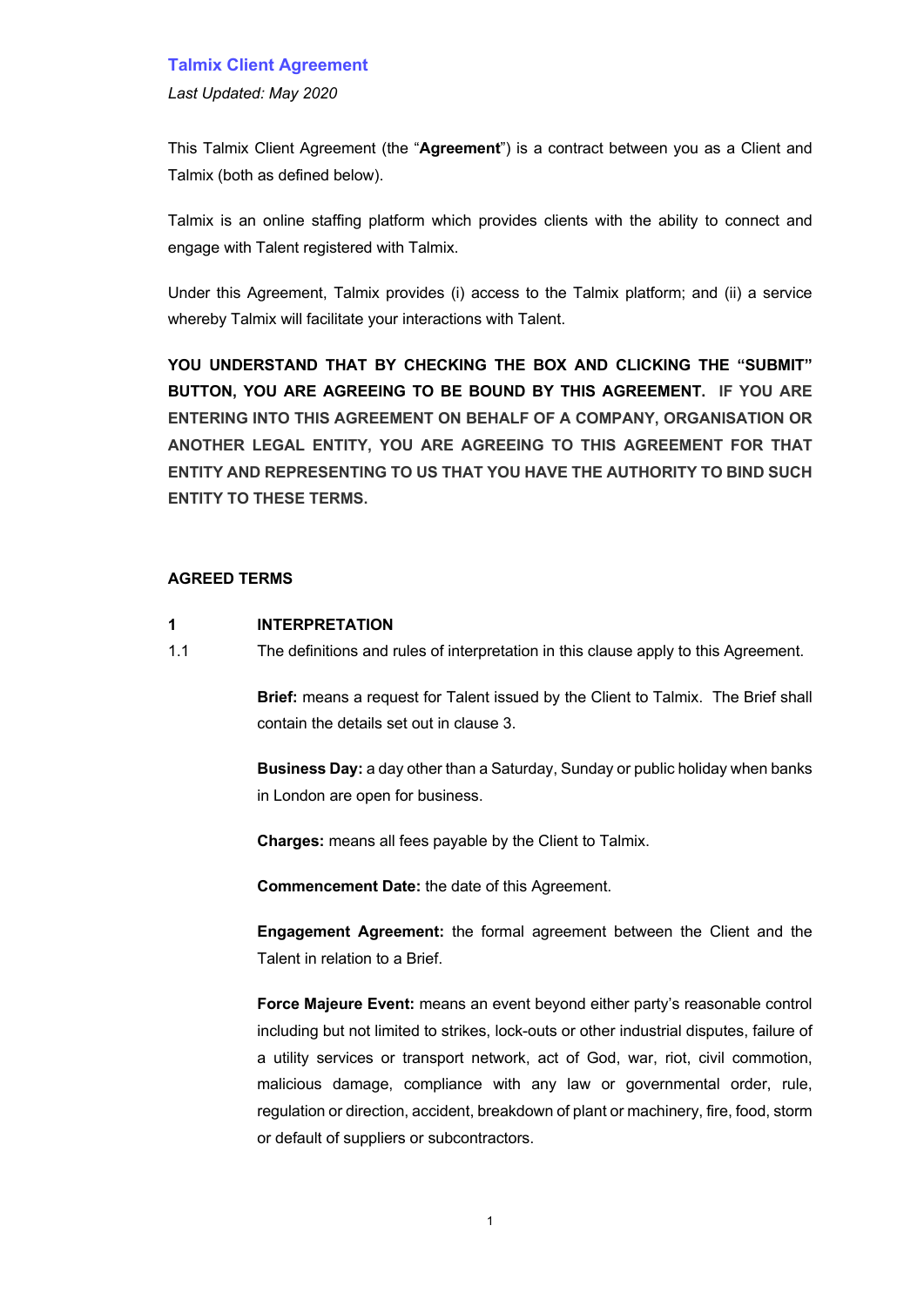*Last Updated: May 2020*

**Interim Engagement:** where the Talent is engaged by the Client on a temporary basis, either by reference to a project, list of deliverables or time period. An Interim Engagement shall have a predefined end date.

**Introduce:** the direct or indirect provision to the Client of information by Talmix in such format as Talmix may decide (whether via the Talmix staffing platform or otherwise) which identifies the Talent and Introduction and Introduced shall be construed accordingly.

**Permanent Engagement:** where the Talent is engaged by the Client for a permanent undefined period under a contract for services or employment agreement.

**Platform:** the online platform developed and hosted by Talmix which is used to connect Clients with Talent.

**Remuneration:** includes annual gross base salary or fees, guaranteed and/or anticipated bonus and commission earnings, allowances, inducement payments, the benefit of a company car and all other payments and taxable (and, where applicable, non-taxable) emoluments payable to or receivable by the Talent for services provided to the Client or any third party. If the Talent does not work for 12 months then the Remuneration shall be calculated as if the Talent had done;

**Talent:** an entity, either in an individual capacity as in independent contractor or as a representative of a firm. The Talent is not an employee of Talmix.

**Talent Fee:** is the amount payable to the Talent in respect of a Brief. The Talent Fee shall be notified to Talmix in accordance with clause 4.2.

**Talmix's Fees:** as defined at clause 7.1.

**Third Party:** any person, organisation or entity who is not party to this contract. This includes a subsidiary, parent company or related party of a party to this contract.

**VAT:** value added tax chargeable under the Value Added Tax Act 1994.

- 1.2 A person includes a natural person, corporate or unincorporated body (whether or not having separate legal personality) and that person's personal representatives, successors and permitted assignees.
- 1.3 A reference to a company shall include any company, corporation or other body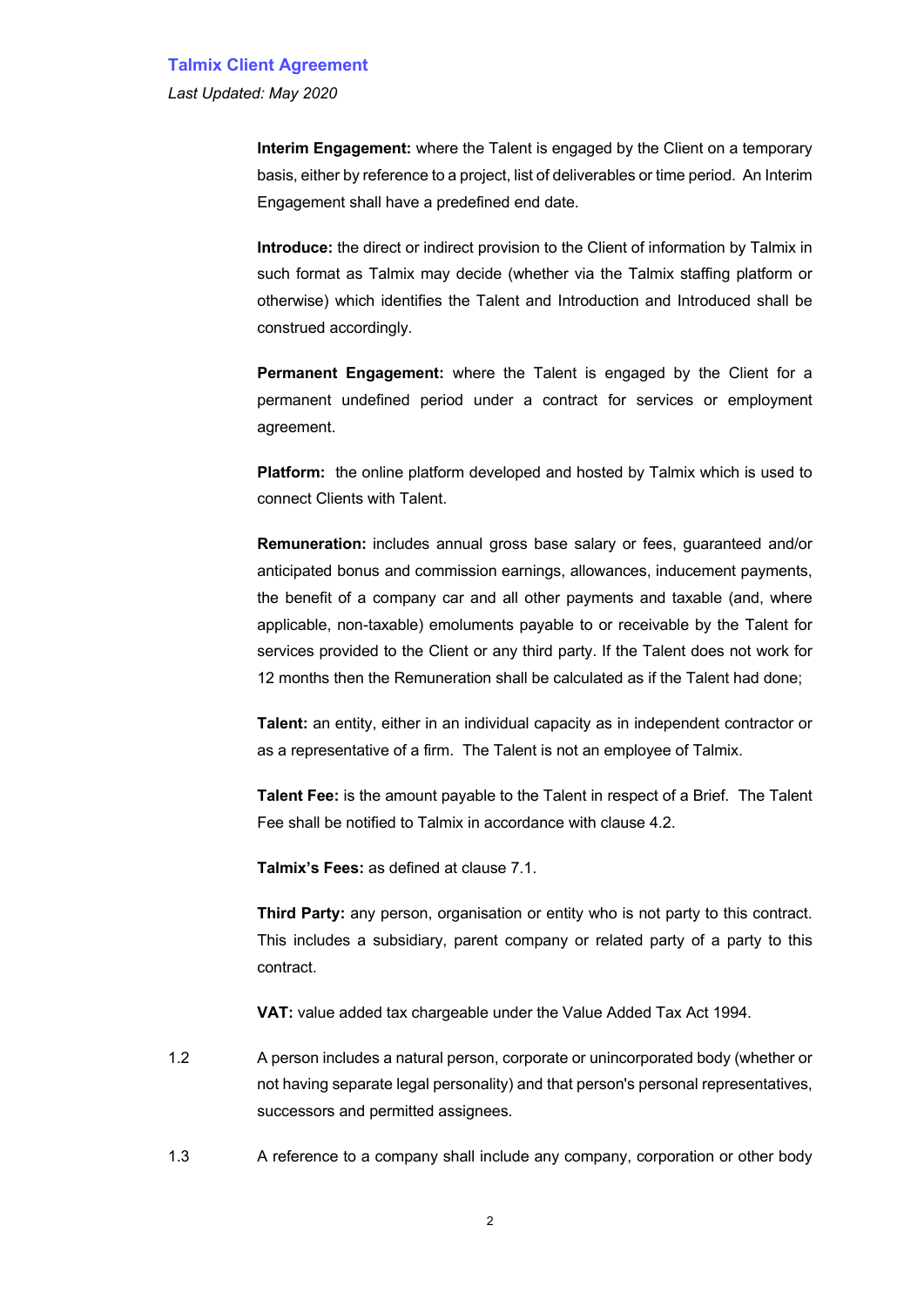*Last Updated: May 2020*

corporate, wherever and however incorporated or established.

- 1.4 A reference to a statute or statutory provision is a reference to it as it is in force as at the date of this Agreement.
- 1.5 A reference to a statute or statutory provision shall include all subordinate legislation made as at the date of this Agreement under that statute or statutory provision.
- 1.6 A reference to writing or written includes fax and e-mail.
- 1.7 Any obligation on a party not to do something includes an obligation not to allow that thing to be done.
- 1.8 Any words following the terms including, include, in particular, for example or any similar expression shall be construed as illustrative and shall not limit the sense of the words, description, definition, phrase or term preceding those terms.

## **2 USE OF THE PLATFORM BY THE TALENT**

- 2.1 The Client shall apply online to Talmix for access to the Platform and Talmix may, but is under no obligation to, allow the Client to access the Platform, register their contact details and professional information and enter into correspondence with Talent with a view to engaging that Talent. Talmix reserves the right at its sole discretion to refuse access to the Platform to the Client to the extent that the Client provides insufficient, incomplete, or unsatisfactory registration or professional details. On admission to the Platform, the Client is granted a limited, non-exclusive right to use the Platform solely for the purpose of connecting with Talent.
- 2.2 The Client shall not at any time agree, or entice any Talent to agree, terms of engagement outside of the Platform unless Talmix expressly agrees otherwise in writing.
- 2.3 Whilst Talmix endeavours to make the Platform available to Client, it does not guarantee that the Platform will be available at all times.
- 2.4 The Client shall keep a secure password for the use of the Platform. The Client shall not access, store, distribute or transmit any viruses on the Platform, or any material that is unlawful, harmful, threatening, defamatory, obscene or racially offensive or that facilitates any illegal activity and Talmix reserves the right, without liability or prejudice to the Client, to disable the Client's access to the Platform in the event that the Client breaches this clause. The Client shall not access or use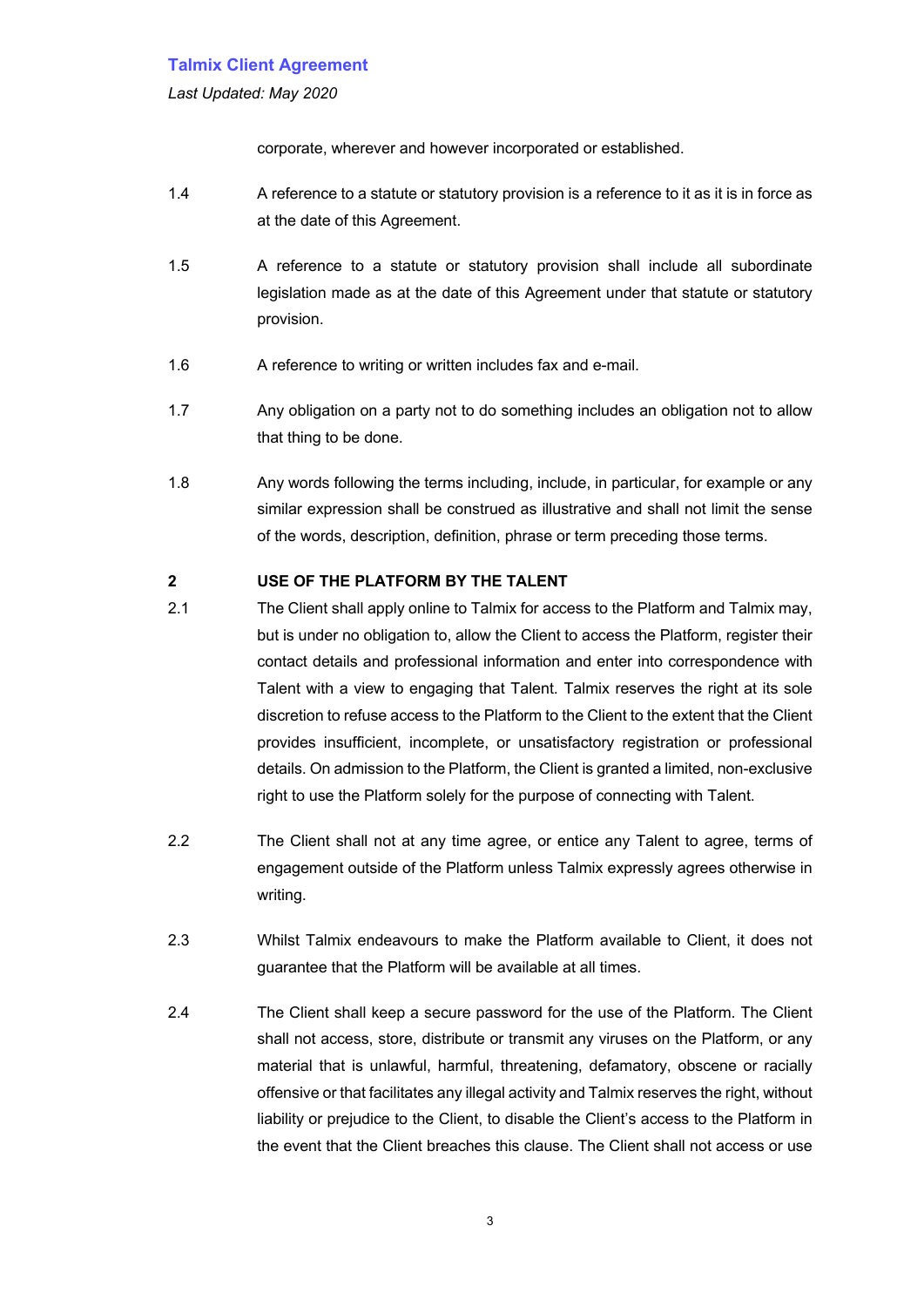*Last Updated: May 2020*

the Platform for any purpose other than as set out in this Agreement and shall not access all or any part of the Platform in order to build a competing service.

## **3 BRIEF**

3.1 The Client shall provide Talmix with the following Information, either directly through using the Platform or by providing the information to Talmix to input the information onto the Platform:

- a) the date on which the Client requires the Talent to commence the proposed engagement;
- b) whether the engagement is a Permanent Engagement or an Interim Engagement;
- c) the type of work the Talent would be required to do;
- d) the proposed budget for the engagement, where possible;
- e) the location at which and, if the Talent provides the services at the Client's premises, any health or safety risks known to the Client and what steps the Client has taken to prevent or control such risks;
- f) the experience, training, qualifications, key deliverables, and any authorisation which the Client considers are necessary, or which are required by law, or by any professional body, for the Talent to possess in order to complete the engagement; and any expenses payable by or to the Talent.
- 3.2 Once an Engagement Agreement is entered into, the Brief shall be amended to include the details set out in clause 4.2.

## **4 INTRODUCTION**

- 4.1 Talmix agrees to Introduce the Client to Talent who meet the Brief.
- 4.2 Within 5 Business Days of entering into an Engagement Agreement, the Client shall notify Talmix of;
- 4.2.1 the date of the Engagement Agreement;
- 4.2.2 any changes to the Brief agreed between the Client and the Talent;
- 4.2.3 the Talent Fee agreed with the Talent; and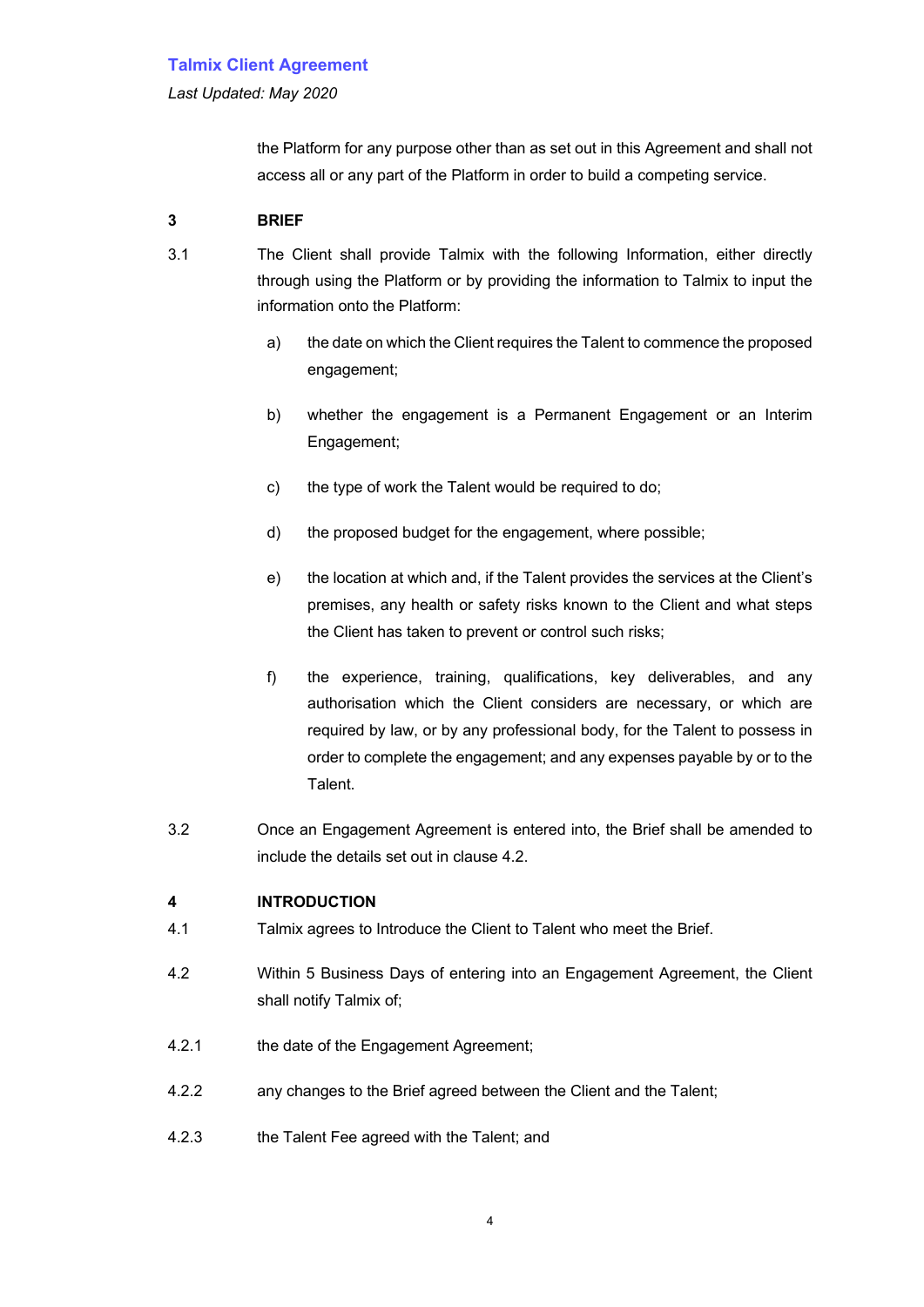*Last Updated: May 2020*

- 4.2.4 the invoicing schedule agreed with the Talent.
- 4.3 Following receipt of the information in clause 4.2, Talmix and the Client shall mutually agree any changes to the Brief required to materially align it with the Engagement Agreement.

## **5 SUITABILITY CHECKS**

- 5.1 Talmix cannot guarantee to find a suitable Talent for each of the Client's engagements. The Client accepts that Talmix gives no warranty as to the suitability of any Talent or the validity of any qualification, training or experience which the Talent may purport to have.
- 5.2 The Client shall be obliged to satisfy itself as to the suitability of the Talent for the Brief. The Client is responsible for:
- 5.2.1 taking up any references provided by the Talent before engagement of the Talent;
- 5.2.2 confirming and/or arranging for the Talent's right to work as may be required by the law of the country in which the Talent is engaged to work within;
- 5.2.3 satisfying any medical and other requirements, qualifications or permissions required for the Talent to be engaged;
- 5.2.4 arranging and completing any criminal record and/or other background checks that the Client deems appropriate; and
- 5.2.5 compliance with all applicable laws in respect of the Engagement Agreement and receipt of services from the Talent including, as applicable, the determination of any employment status for the purpose of IR35 legislation or similar and notifying Talmix in respect of the same for the purpose of calculating the Talent Fee and making any relevant deductions.
- 5.3 The invoices we place on the Client are divisible. Each delivery made thereunder:
- 5.3.1 shall be deemed to arise from a separate contract, and
- 5.3.2 shall be invoiced separately and any invoice for a delivery shall be payable in full in accordance with the terms of payment provided for therein without reference to and notwithstanding any defect or default in the delivery of any other instalment or of any other instalment under any other contract.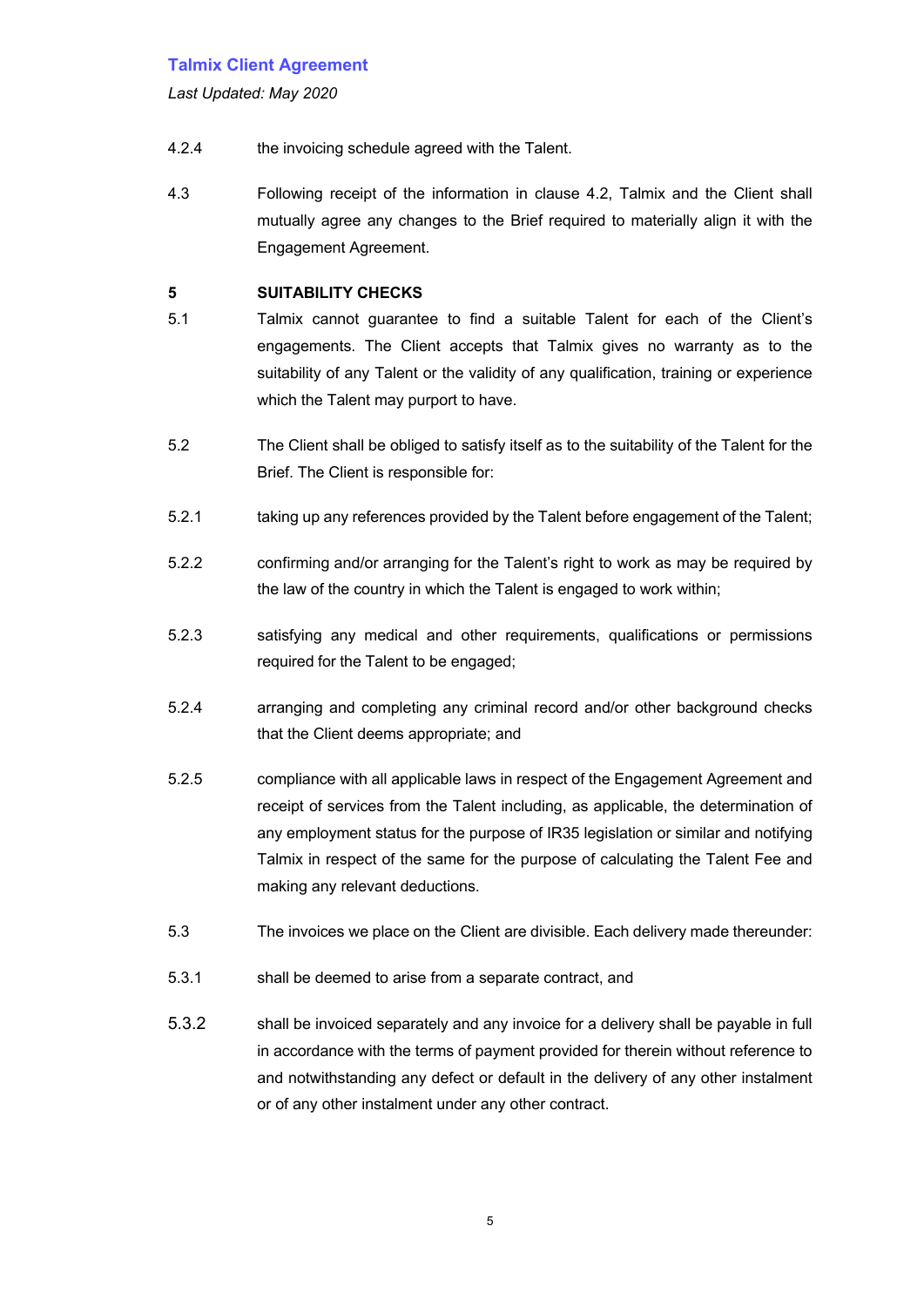*Last Updated: May 2020*

## **6 INTERIM ENGAGEMENTS**

- 6.1 The provisions of this clause 6 shall apply to all Interim Engagements.
- 6.2 Talmix, acting as a collection agent for the Talent, shall invoice the Client for the Talent Fee in accordance with the Brief and Client shall pay such invoice within 14 days.
- 6.3 If the Client objects to the value of an invoice, the Client shall inform Talmix as soon as is reasonably practicable and shall co-operate fully, in good faith and in a timely fashion with Talmix to enable Talmix to establish the work completed by the Talent. The Client agrees to be held by the conclusions reached by Talmix on the work completed by the Talent, and agrees to pay the Talent Fee accordingly pursuant to clause 7.
- 6.4 The failure by the Client to sign the statement does not absolve the Client of its obligation to pay Talmix the Charges in accordance with this Agreement.

## **7 THE CHARGES**

- 7.1 Unless expressly agreed otherwise in writing, Talmix's Fees shall be:
	- a) For Permanent Engagements, 25% of first year on target Remuneration; and
	- b) For Interim Engagements, 25% of the Talent's Fee.
- 7.2 If the parties have agreed that expenses are to be paid by Talmix to the Talent, Talmix may invoice the Client for those expenses separately and in addition to the Charges. An administrative fee of 7.5% of the total expenses shall be payable by the Client.
- 7.3 Talmix shall invoice the Talmix Fee;
- 7.3.1 On signature of Engagement Agreement for a Permanent Engagement; and
- 7.3.2 Unless agreed otherwise in the Brief, Monthly for Interim Engagements;

and in each case the Client shall pay Talmix within 14 days of the date of the invoice.

- 7.4 The Charges are exclusive of VAT, which where applicable shall be added to the Charges at the prevailing rate as at the date of the invoice.
- 7.5 If the Client fails to make any payment due to Talmix under this Agreement by the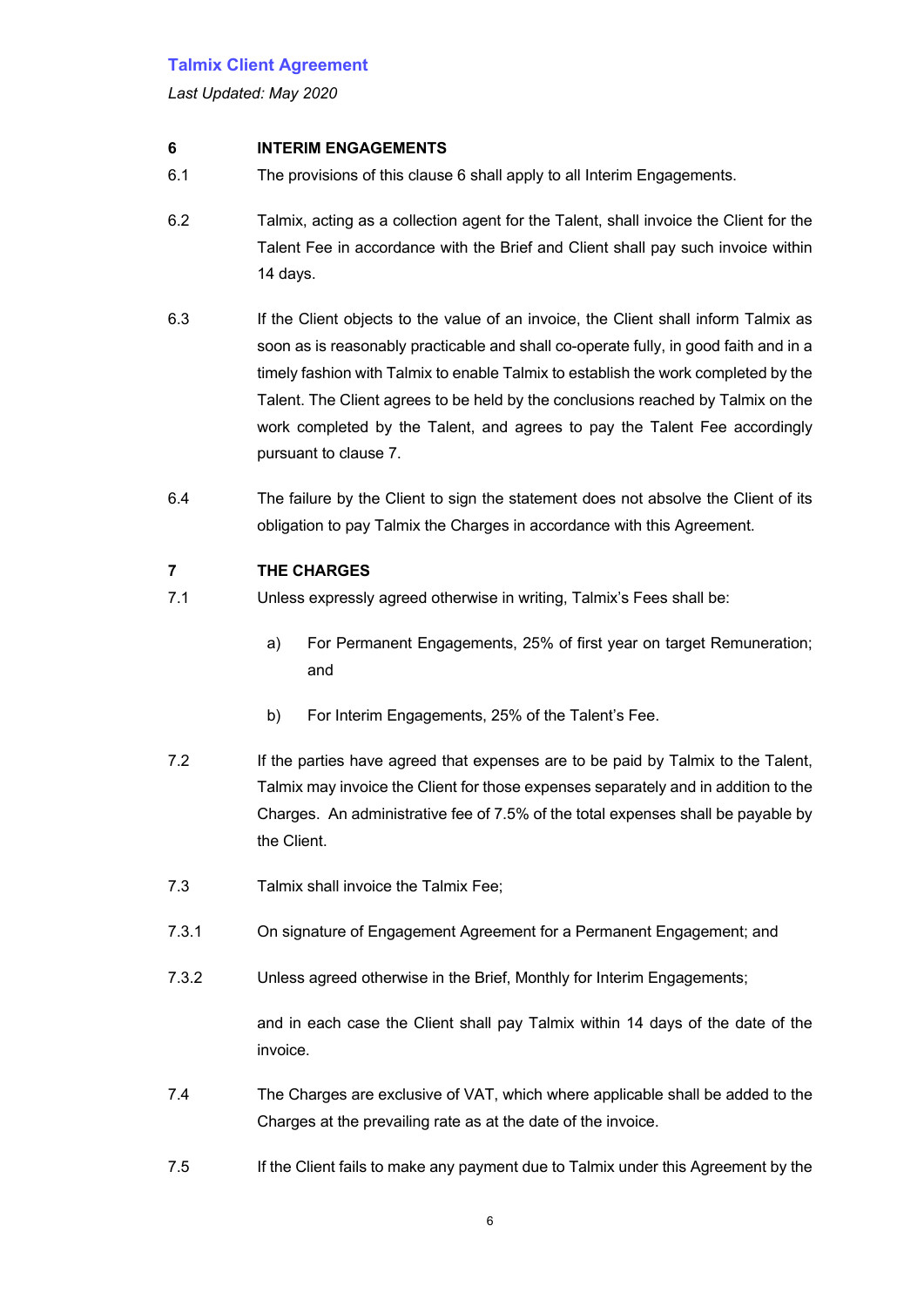*Last Updated: May 2020*

due date for payment then the Client shall pay interest on the overdue amount at the rate of 4 per cent per annum above The Bank of England base rate from time to time. Such interest shall accrue on a daily basis from the due date until receipt of payment of the overdue amount and the accrued interest.

#### **8 REBATE FOR PERMANENT ENGAGEMENTS**

8.1 Subject to clause 8.2 and clause 8.3, if the Permanent Engagement of a Talent ends, Talmix will repay a portion of Talmix Fee according to the below schedule:

| Proportion of Fee | Business days in which employment ends |
|-------------------|----------------------------------------|
| 100%              | $0 - 10$                               |
| 50%               | $11 - 30$                              |
| 25%               | $31 - 50$                              |
| 0%                | 51 days or more                        |

8.2 The rebate shall only apply where:

- 8.2.1 it is a Permanent Engagement,
- 8.2.2 Client has not previously engaged the Talent in any capacity, whether directly by Client, or Introduced through Talmix,
- 8.2.3 the Client allows Talmix, in good faith, to introduce alternative Talent within 28 days of your notification,
- 8.3 The rebate shall not apply if;
- 8.3.1 the Permanent Engagement is terminated through no fault of the Talent. For the avoidance of doubt, this includes (but is no limited to) redundancy situations, ill health, death, wilful misconduct or negligence on the part of the Client; or
- 8.3.2 the Talent is re-engaged either directly or indirectly by the Client under a further Engagement Agreement at any time within 6 months of termination of the Engagement Agreement. The Client shall be obliged to repay to Talmix any rebate that it may have already received.

### **9 INTRODUCTIONS TO THIRD PARTIES**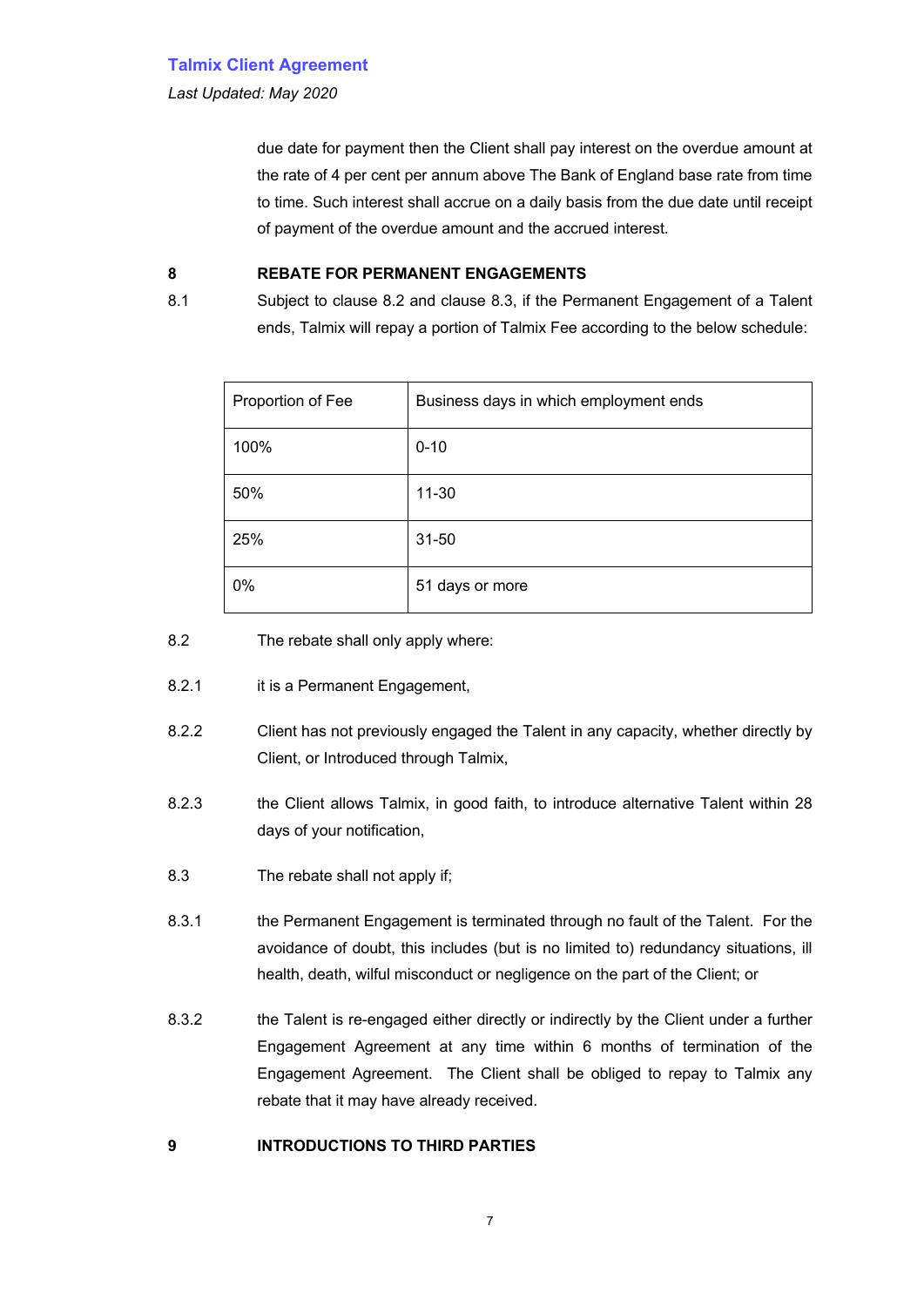*Last Updated: May 2020*

9.1 All introductions are confidential and personal to the Client. The Client shall be liable to pay the Talmix Fee if the Client or a member of the Client's staff refers the Talent to another company (including any of the Client's subsidiaries, associated companies or holding company) and the Talent is employed or engaged in any capacity by that other company.

### **10 CONFIDENTIALITY**

- 10.1 Each party undertakes that it shall not, at any time during this Agreement, or for a period of two years after termination of this Agreement, disclose to any person any confidential information concerning the business, affairs, customers, clients or suppliers of the other party or of any member of the group of companies to which the other party belongs, except as permitted by clause 10.2.
- 10.2 Each party may disclose the other party's confidential information:
- 10.2.1 to its employees, officers, representatives or advisers who need to know such information for the purposes of carrying out the party's obligations under this Agreement. Each party shall ensure that its employees, officers, representatives or advisers to whom it discloses the other party's confidential information comply with this clause 10.2; and
- 10.2.2 as may be required by law, a court of competent jurisdiction or any governmental or regulatory authority.
- 10.3 Subject to clause 10.4, no party shall use the other party's confidential information for any purpose other than to perform its obligations under this Agreement.
- 10.4 The Client consents and allows Talmix to use the Client's name and logo for the purposes of advertising and marketing Talmix's business.

## **11 TERM AND TERMINATION**

- 11.1 This Agreement shall commence on the Commencement Date, and shall continue, unless terminated earlier in accordance with this clause 11, until either party gives to the other party no less than 30 Business Days' notice to terminate.
- 11.2 Without affecting any other right or remedy available to it, Talmix may terminate this Agreement with immediate effect by giving written notice to the Client if:
- 11.2.1 the Client commits a material breach of any term of this Agreement and (if such a breach is remediable) fails to remedy that breach within 21 days of receipt of notice in writing to do so; and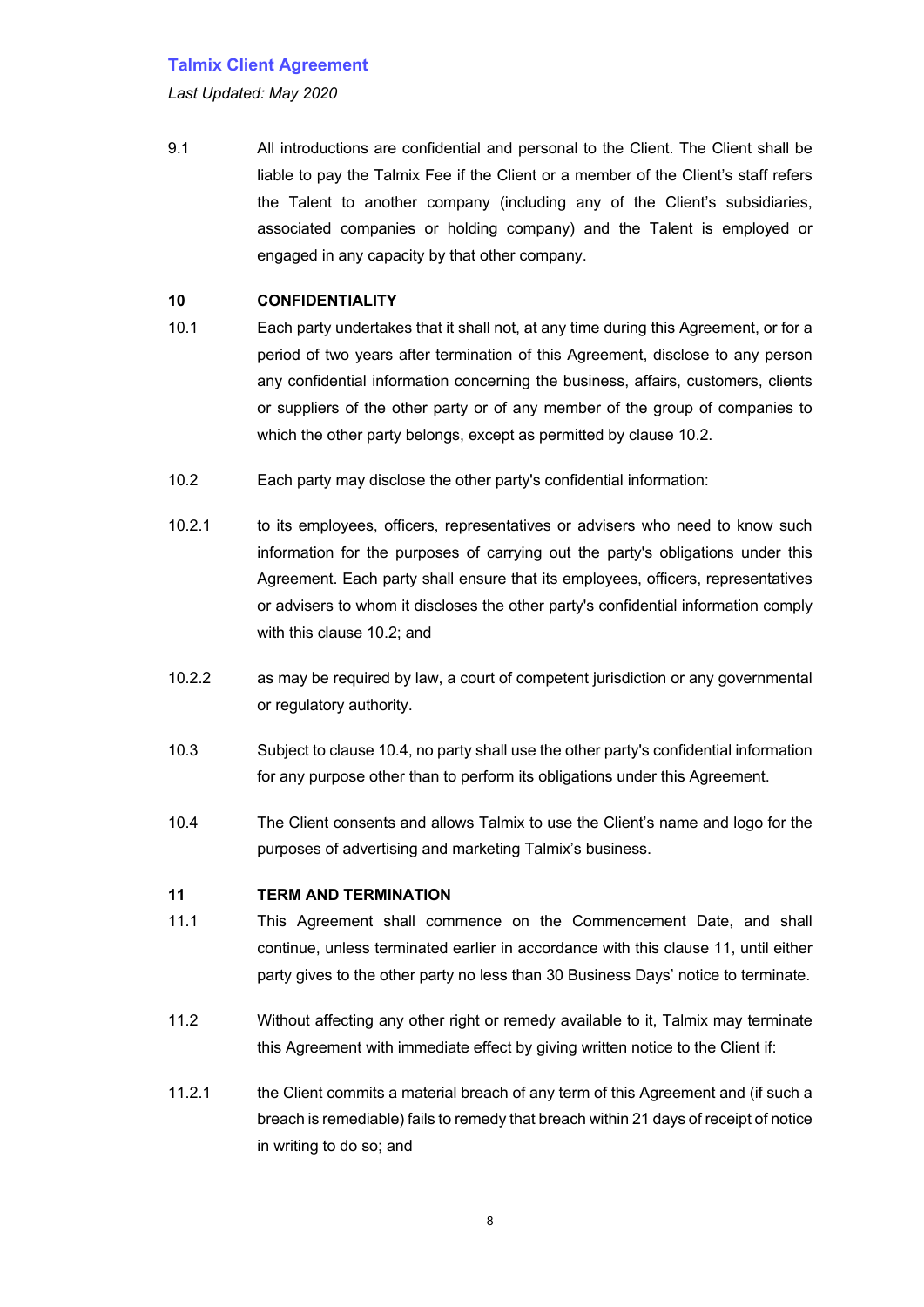*Last Updated: May 2020*

- 11.2.2 the Client repeatedly breaches any of the terms of this Agreement in such a manner as to reasonably justify the opinion that its conduct is inconsistent with it having the intention or ability to give effect to the terms of this Agreement.
- 11.3 The rights of Talmix under clause 11.2 are without prejudice to any other rights that it might have at law to terminate this Agreement or to accept any breach of this Agreement on the part of the client as having brought the agreement to an end. Any delay by Talmix in exercising its rights to terminate shall not constitute a waiver of these rights.

### **12 CONSEQUENCES OF TERMINATION**

- 12.1 Any provision of this Agreement that expressly or by implication is intended to come into or continue in force on or after termination or expiry of this Agreement shall remain in full force and effect.
- 12.2 Termination of this Agreement shall not affect any rights, remedies, obligations or liabilities of the parties that have accrued up to the date of termination, including the right to claim damages in respect of any breach of the Agreement which existed at or before the date of termination.
- 12.3 Termination of this Agreement shall not affect the validity of any Engagement Agreement entered into prior to the date of termination. For the avoidance of doubt, the Client's responsibility to pay any Talent Fee and/or Talmix fee to Talmix in respect of an Engagement Agreement shall continue after termination of this Agreement.
- 12.4 Early termination of this Agreement will result in the client being liable for all unpaid charges accrued up until the termination date for the work completed by the Talent under the Engagement Agreement.
- 12.5 The Clients licence to use the Platform shall cease upon termination of this Agreement.

#### **13 LIMITATION OF LIABILITY**

- 13.1 Nothing in this Agreement shall limit or exclude Talmix's liability for:
	- a) death or personal injury caused by its negligence;
	- b) fraud or fraudulent misrepresentation; and
	- c) any other liability which cannot be limited or excluded by applicable law.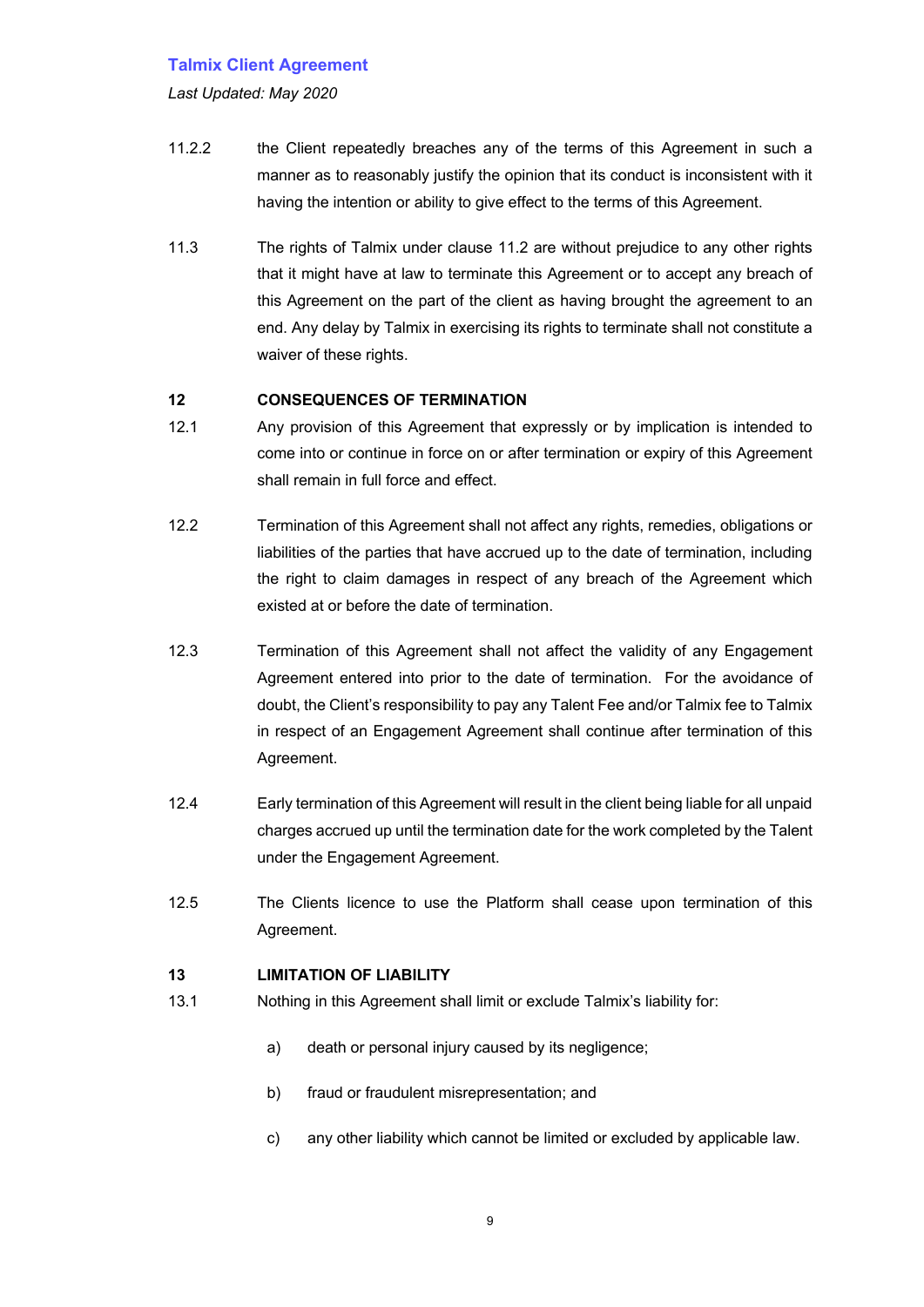#### *Last Updated: May 2020*

- 13.2 Subject to clause 13.1, Talmix shall not be liable to the Client, whether in contract, tort (including negligence), for breach of statutory duty, or otherwise, arising under or in connection with this Agreement for:
	- a) loss of profits;
	- b) loss of sales or business;
	- c) loss of agreements or contracts;
	- d) loss of anticipated savings;
	- e) loss of or damage to goodwill; and
	- f) any indirect or consequential loss.
- 13.3 Subject to clause 13.1, Talmix's total liability to the Client, whether in contract, tort (including negligence), breach of its statutory duty, or otherwise, arising under or in connection with this Agreement shall be limited to the Talmix Fee paid by the Client in the preceding 12 months in respect of the Brief that gives rise to the liability.
- 13.4 Each party acknowledges that in entering into this Agreement it does not rely on, and shall have no remedies in respect of any oral or written statement, representation, assurance or warranty (whether made innocently or negligently) that is not set out in this Agreement, and waives all rights and remedies which might otherwise be available to it in respect thereof, save in respect of liability arising as a consequence of fraud or fraudulent misrepresentation.
- 13.5 No warranty or representation express or implied is given in respect of any Talent Introduced and Talmix does not in any way guarantee the Talent's performance or accepts any liability for any loss, expense, damage or delay however occasioned arising from the Introduction of the Talent or his/her employment with or engagement by the Client.

#### **14 ANNOUNCEMENTS**

No party shall make, or permit any person to make, any public announcement concerning this Agreement without the prior written consent of the other parties (such consent not to be unreasonably withheld or delayed), except as required by law, any governmental or regulatory authority (including, without limitation, any relevant securities exchange), any court or other authority of competent jurisdiction.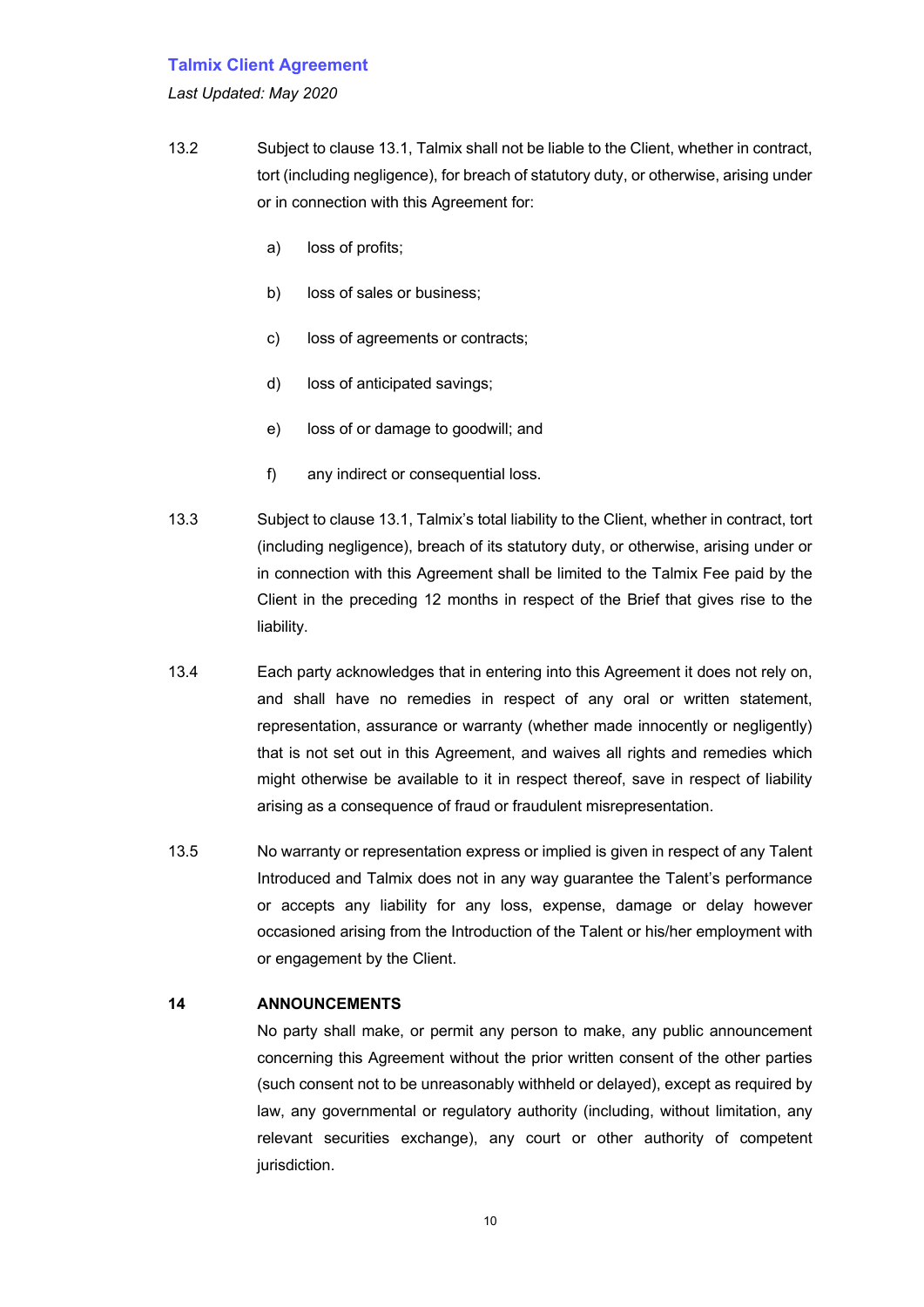*Last Updated: May 2020*

### **15 DATA PROTECTION COMPLIANCE**

- 15.1 All information relating to a Talent is confidential and subject to the Data Protection Act 2018 or any applicable statutory or regulatory provisions and all European Directives and regulations in force from time to time including, but not limited to, the General Data Protection Regulation ((EU) 2016/679) ("**GDPR**").
- 15.2 All information is provided solely for the purposes of providing Talent introductions to the Client with a view to the Client entering into an Engagement Agreement with the Talent. Such information must not be used for any other purpose nor divulged to any third party and the Client undertakes to abide by the provisions of the GDPR in receiving and processing the data at all times.

### **16 WARRANTIES**

- 16.1 Each party warrants that it has full capacity, and a person entering into this Agreement on behalf of a body corporate warrants that they have full authority to enter into and perform this Agreement.
- 16.2 The client warrants and represents that all information that it gives or has given to Talmix or the Talent in connection with this Agreement is true, accurate and complete.

# **17 NON-SOLICITATION**

The parties agree that neither of them will either on their own account or in partnership or association with any person, firm, company or organisation, or otherwise and whether directly or indirectly during, or for a period of six months from, the end of the term of this Agreement, solicit or entice away or attempt to entice away or authorise the taking of such action by any other person, any key executive of the other party who has worked on the services provided under this Agreement at any time during the term of this Agreement.

#### **18 ENGAGEMENT AND OTHER DEALINGS**

Neither party shall assign, transfer, mortgage, charge, declare a trust over or deal in any other manner with any or all of its rights and obligations under this Agreement without the prior written consent of the other party, such consent not being unreasonably withheld or delayed, provided that Talmix shall have the right to assign this Agreement to a subsidiary, holding or parent company (and any of their subsidiaries) of Talmix on prior written notice to the client.

## **19 NO PARTNERSHIP OR AGENCY**

19.1 Nothing in this Agreement is intended to, or shall be deemed to, establish any partnership or joint venture between any of the parties, constitute any party the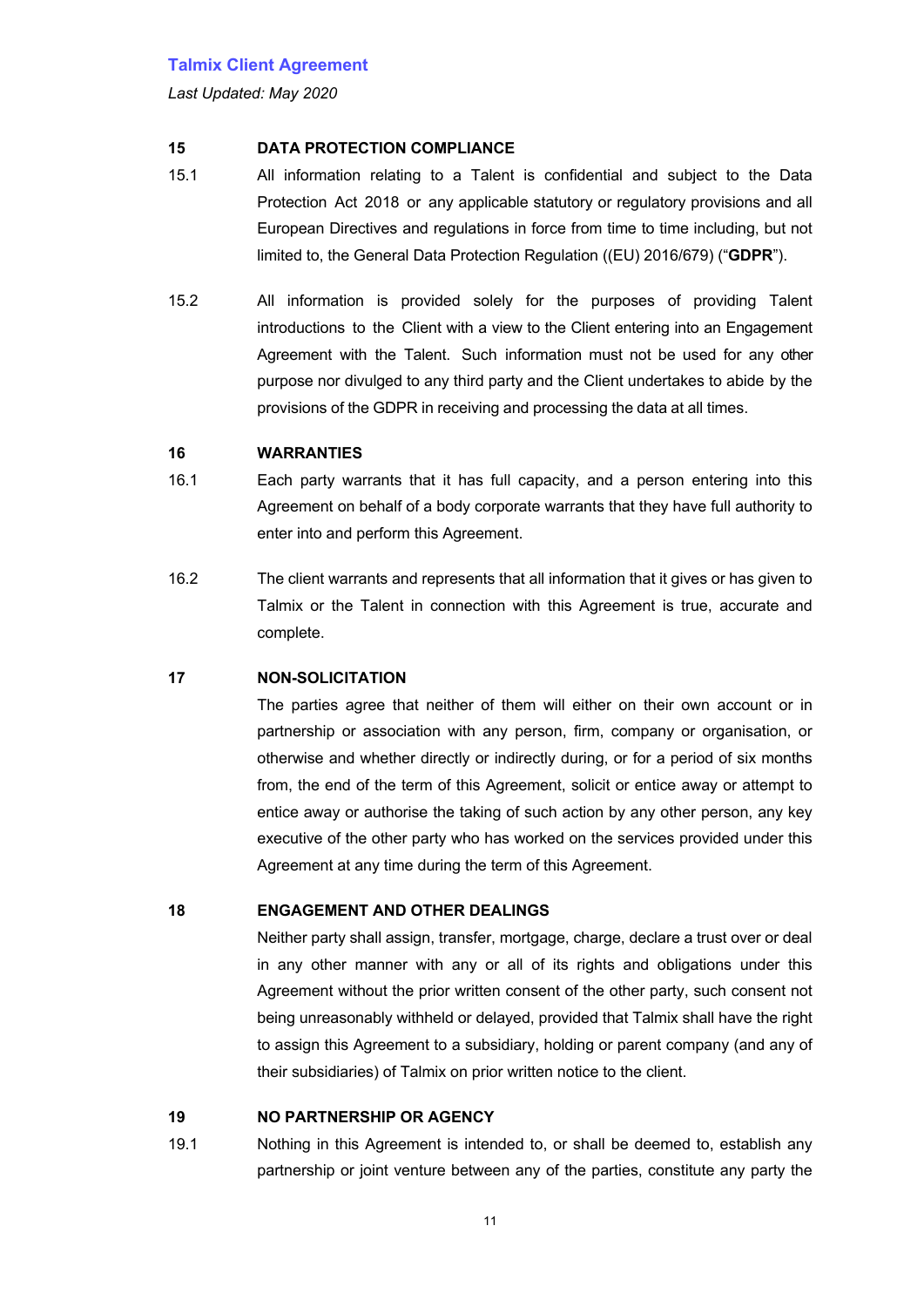*Last Updated: May 2020*

agent of another party, or authorise any party to make or enter into any commitments for or on behalf of any other party.

19.2 Each party confirms it is acting on its own behalf and not for the benefit of any other person.

#### **20 ENTIRE AGREEMENT**

- 20.1 This Agreement and each Brief constitutes the entire agreement between the parties and supersedes and extinguishes all previous agreements, promises, assurances, warranties, representations and understandings between them, whether written or oral, relating to its subject matter.
- 20.2 Where the Client has signed both an online contract and a physical contract, the terms of the physical contract shall prevail.

### **21 THIRD PARTY RIGHTS**

No one other than a party to this Agreement, their successors and permitted assignees, shall have any right to enforce any of its terms.

#### **22 SEVERANCE**

- 22.1 If any provision or part-provision of this Agreement is or becomes invalid, illegal or unenforceable, it shall be deemed modified to the minimum extent necessary to make it valid, legal and enforceable. If such modification is not possible, the relevant provision or part-provision shall be deemed deleted. Any modification to or deletion of a provision or part-provision under this clause shall not affect the validity and enforceability of the rest of this Agreement.
- 22.2 If any provision or part-provision of this Agreement is invalid, illegal or unenforceable, the parties shall negotiate in good faith to amend such provision so that, as amended, it is legal, valid and enforceable, and, to the greatest extent possible, achieves the intended commercial result of the original provision.

## **23 HEALTH AND SAFETY**

The Client shall, so far as reasonably practicable, ensure that the Talent's working conditions are safe and do not pose a risk to health nor cause damage to the environment.

#### **24 FORCE MAJEURE**

Neither party shall be liable to the other party as a result of any delay or failure to perform its obligations under this Agreement as a result of a Force Majeure Event.